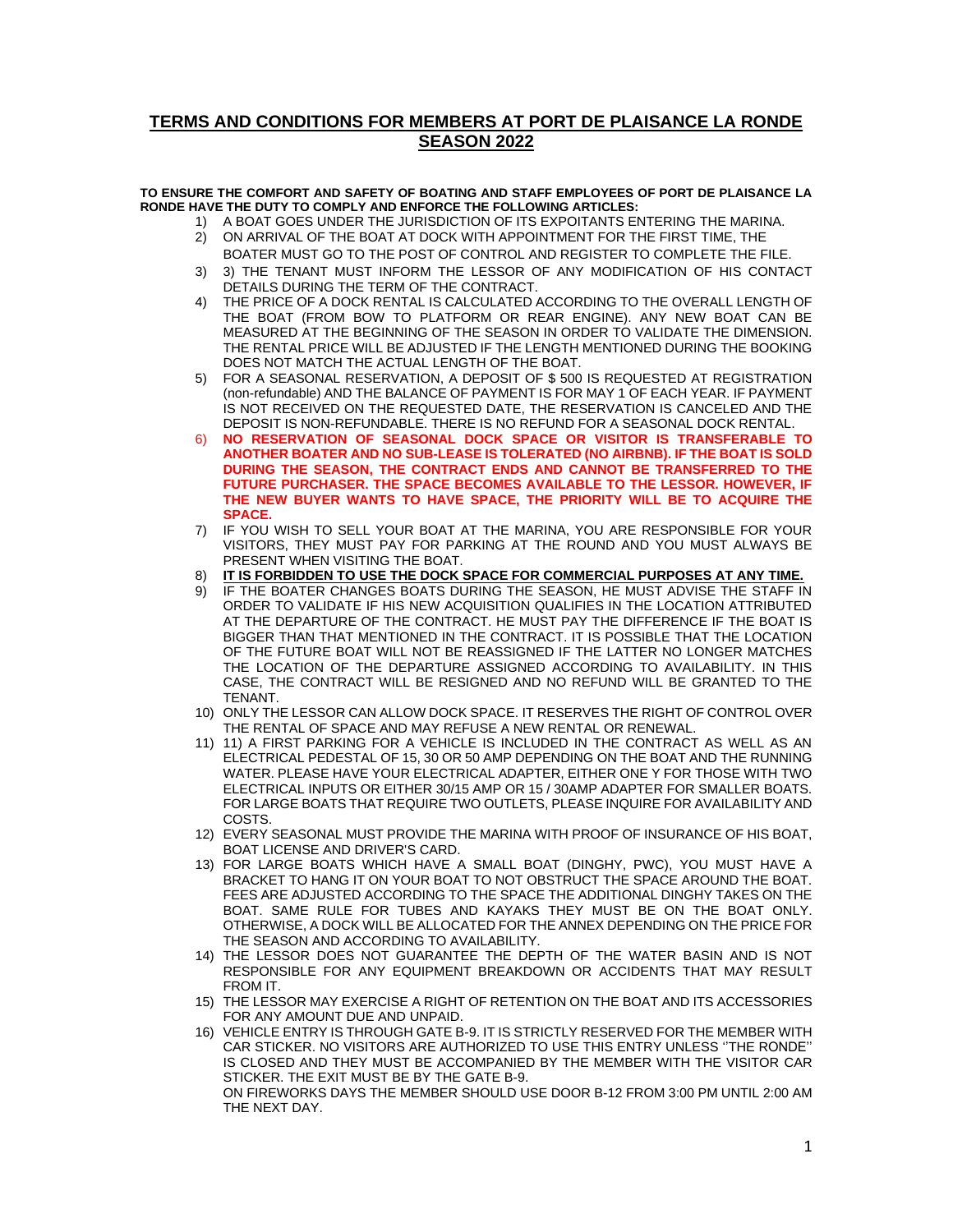- 17) LOST OR STOLEN CAR STICKER MUST BE NOTIFIED TO THE MARINA TO BE CANCEL. A FEE OF \$ 50 WILL BE CHARGED FOR A NEW CAR STICKER.
- 18) THE PARKING STICKER IS IDENTIFIED WITH THE NAME OF THE MEMBER. IF THE CAR STICKER DOES NOT MATCH WITH THE PRESENT MEMBER OR THE CAR STICKER HAS BEEN COPIED, THE AGENT MAY CONFISCATE THE CAR STICKER. THE CUSTOMER WILL HAVE TO PAY THE FEES AND RE-MAKE A NEW CAR STICKER.
- 19) ANY VEHICLE THAT ARRIVES IN THE "LA RONDE" PARKING MUST RESPECT THE PERMITTED LIMIT SPEED AND COOPERATE WITH AMUSEMENT PARK SECURITY IF THE AGENT REQUESTS TO STOP THE VEHICLE FOR CHECKING PURPOSES.
- 20) THE PARKING AT THE MARINA IS FOR MEMBERS ONLY, THERE IS A SPACE PROVIDED IN THE PARKING FOR VISITORS. THESE MUST PAY THE PARKING OF '' LA RONDE '' TO HAVE ACCESS TO OUR PARKING OR HAVE THE VISITOR CAR STICKER. THEY CAN PURCHASE A VISITOR CAR STICKER SEASON AT THE HABOR MASTER'S OFFICE, PLEASE INFORM AT THE MARINA.
- 21) BOATERS ARE RESPONSIBLE FOR THEIR GUESTS AND FAMILIES. THEY MUST BE SURE TO INFORM THEIR GUESTS / FAMILY OF THE PROPER OPERATION AND RULES OF THE MARINA. IF THEY DO NOT COMPLY WITH THE RULES, THEY MAY BE DELETED IMMEDIATELY AND BE DECLINED OF ACCESS TO THE MARINA.
- 22) THE MARINA IS SECURE BY A MAGNETIC CARD SYSTEM. FOR SEASONALS, ALLOW AN AMOUNT OF \$ 20 FOR THE PURCHASE OF THE MAGNETIC CARD, NON-REFUNDABLE. PLEASE PROTECT YOUR CARD AND DO NOT BEND IT. YOU ARE RESPONSIBLE FOR THE CONDITION OF THE CARD.
- 23) THE BOAT RAMP IS PRIVATE. YOU MUST ADVISE 48 HOURS IN ADVANCE AND MAKE AN APPOINTMENT TO BE ABLE TO USE IT, WITHIN THE OPENING HOURS OF THE PORT. THIS REGULATION ALSO APPLIES FOR ANY TRAILER STORED AT THE MARINA.
- 24) NO BOAT OR TRAILER MUST GO THROUGH THE MAIN CAR ENTRY BARRIER, ANOTHER ENTRY WHICH IS B-86 WILL BE INDICATED TO YOU WHEN MAKING AN APPOINTMENT.
- 25) IT IS FORBIDDEN TO PARK A BOAT TRAILER OR ANY KIND OF TRAILER IN THE CAR PARKING WITHOUT PERMISSION.
- 26) FOR BOATS TRAILERS STORED IN THE STORAGE PLACE MUST HAVE IN FORCE INSURANCE AND INSTALL A LOCK ON THE TRAILER AND SUBMIT A COPY OF THE REGISTRATION. THEN DELIVER A KEY TO THE LOCK TO THE MANAGER OF THE MARINA
- 27) RECREATIONAL VEHICLES ARE PROHIBITED ON THE SITE.
- 28) IT IS FORBIDDEN TO LEAVE A VEHICLE IN THE PARKING FOR MORE THAN ONE DAY WITHOUT NOTIFYING THE MARINA. It WILL BE TOWED AT THE TENANT'S EXPENSE. IF THERE IS AN AGREEMENT WITH THE LESSOR, THE LESSOR WILL DECIDE ON THE LOCATION OF THE PLEASANT'S VEHICLE AND ASK FOR THE VEHICLE KEY DURING STORAGE ONLY IF THE PLEASANT LEAVES FOR A STAY IN A BOAT.
- 29) NO ONE IS AUTHORIZED TO SLEEP IN A VEHICLE ON THE SITE.
- 30) THE MARINA PROVIDES THE DOCK CART FOR BOATING, PLEASE RETURN THE DOCK CART TO ITS SPACES, DO NOT LEAVE THEM ON THE DOCKS & DO NOT USE IT FOR MECHANICAL.
- 31) IN 2021, THERE WILL BE A NEW HABOR MASTER'S OFFICE INCLUDING A LITTLE BISTRO COFFEE AND A TERRACE. ALL BOATERS WHO WILL COME TO THE HABOR MASTER'S OFFICE MUST HAVE DRESS CODE (NO SWIMSUIT). THE BISTRO AREA AND TERRACE WILL BE RESERVED FOR CUSTOMERS WHO WILL CONSUME THE BISTRO'S EXCLUSIVE PRODUCTS. NO CONSUMPTION FROM OUTSIDE WILL BE TOLERATED. THE EXTERIOR SPACE OF THE TERRACE WILL BE NON-SMOKING AND NO CUSTOMERS CAN USE THE TERRACE WHEN THE CAPITAINERIE IS CLOSED.
- 32) THE SPEED LIMIT IN THE BASIN IS 5 MPH, WAKE AND WAVES ARE STRICTLY FORBIDDEN. ALL BOATS MUST BE MOORED BACKING UP TO THE DOCK, EXCEPT FOR SAILBOATS AND PONTOONS. IT IS TO HAVE AT LEAST 3 ROPES TO ATTACH THE BOAT AT DOCK, TWO ON THE SIDE AND ONE TO ATTACH THE BACK OF THE BOAT ON THE MAIN DOCK.
- 33) DO NOT INSTALL PROTECTION ON THE DOCKS. WHICH REQUIRES NO INSTALLATION SCREWS OR NAILS OR ANY OTHER HARDWARE ON THE DOCKS. ONLY THE FENDERS WITH LINES ATTACHED TO THE BOAT ARE ACCEPTED.
- 34) **IMPORTANT AND SAFE FOR ALL! EVERY TIME A BOATER LEAVES THE DOCK FOR A NAVIGATION, HE MUST DISCONNECT HIS ELECTRICAL WIRE FROM THE DOCK TERMINAL TO PREVENT THE WIRE FROM FALLING INTO THE WATER WITH THE ELECTRIC CURRENT AND ALSO AVOID DAMAGING THE TERMINALS!**
- 35) THE BOATER MUST NOTIFY THE MARINA WHEN STARTING A SHORT OR LONG STAY WITH HIS BOAT. THE MANAGEMENT RESERVES THE RIGHT TO RENT ANY DOCK SPACE WHEN THEY ARE FREE FOR A PERIOD OF 1 NIGHT OR MORE.
- 36) IN THE PARKING NEAR THE LAUNCHING RAMP THERE IS A GARBAGE CONTAINER WHERE CUSTOMERS MUST DEPOSIT THEIR BAGS OF GARBAGE. DO NOT LEAVE GARBAGE ON THE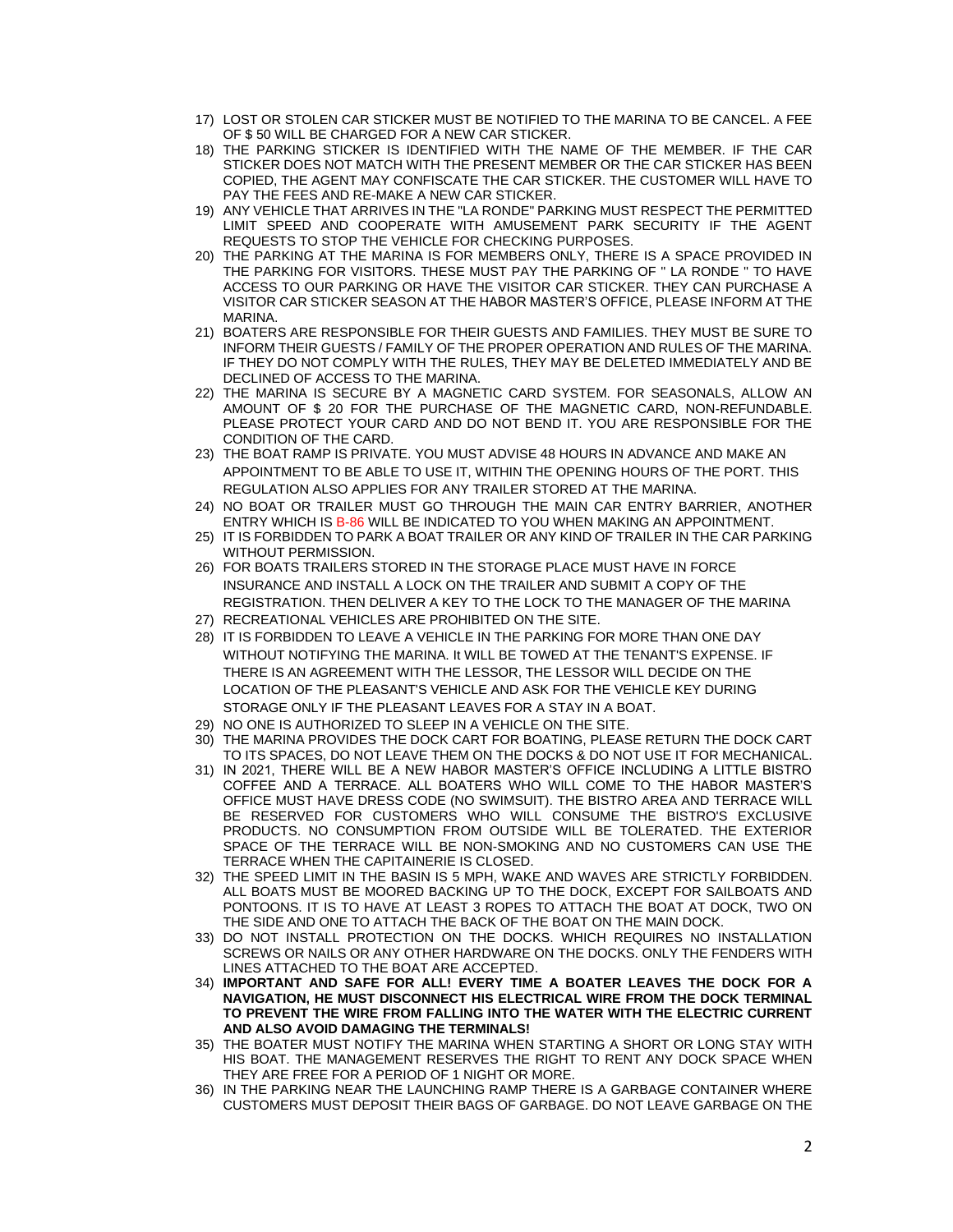DOCK SPACE TO ATTRACT ANIMALS. DO NOT LEAVE YOUR PROPANE BOTTLES IN THE GARBAGE, PLEASE RETURN THEM TO DESIGNATED PLACES, WE WILL NOT RECOVER THESE BOTTLES. NO CHEMICAL OR ELECTRONICS IN GARBAGE, PLEASE RETURN TO LOCATIONS INDICATED BY THE GOVERNMENT.

- 37) FOR RETAINED BOTTLE THERE WILL BE 3 RECOVERY BINS.
- 38) THERE IS A SPACE PROVIDED FOR PARKING BICYCLES. DURING THE FIREWORKS PERIOD, BICYCLES ARE FORBIDDEN.
- 39) FOR SAFETY MEASURES, ACCESS TO THE MAIN DOCK MUST BE FREE AT ALL TIMES. NO TABLE, B.B.Q, TUBE, SMALL BOAT OR OTHER OBJECTS ARE TOLERATED ON THE DOCKS. CHAIRS ARE PERMITTED ON FIREWORKS EVENING BUT MUST NOT OBSTRUCT TRAFFIC.
- 40) **IT IS FORBIDDEN TO CONSUME AND SMOKE ANY DRUGS IN ALL PUBLIC AREAS OF THE MARINA. WE STILL TOLERATE CIGARETTE BUT PLEASE HAVE YOUR ASHTRAYS, NO CIGARETTE BUTT ON THE MARINA FLOOR AND ESPECIALLY NOT THROW CIGARETTES IN THE WATER, THINK ABOUT THE ENVIRONMENT. SMOKING IS FORBIDDEN ON THE CAPTAINER'S TERACE, ON THE GAS DOCK AND ALL INTERIOR BUILDINGS OF THE MARINA.**
- 41) NO SPILLS OF OIL, ALCOHOL, FLAMMABLE LIQUIDS IN THE MARINA BASIN WILL BE TOLERATED.
- 42) FOR ANY CHANGE OF OIL ON THE DOCK, PLEASE MAKE SURE NOT TO SPILL OIL ON THE SITE AND TO RETURN YOUR USED OIL OUTSIDE THE MARINA.
- 43) THE B.B.Q. CAN BE USED ON BOATS AND IN PICNIC AREAS, NOT ON DOCKS.
- 44) IT IS FORBIDDEN TO RUN ON THE DOCKS. NO MEANS OF TRANSPORT IS TOLERATED ON THE DOCKS AND ON THE BOARD WALK.
- 45) THE LIFE VEST IS STRONGLY RECOMMENDED FOR YOUNG CHILDREN ON THE DOCK.
- 46) PLEASE RESPECT THE MARINA'S SERVICE HOURS. NO LAUNCHING OR TAKING WATER OUTSIDE OF THE OPENING HOURS OF THE RAMP ARE TOLERATED. FURTHERMORE, MECHANICS OR ANY OTHER SUBCONTRACTING SERVICES MUST BE DONE DURING THE OPENING HOURS OF THE MARINA WITHOUT ANY EXCEPTION. PLEASE CHECK IF THE SUBCONTRACTOR IS INSURED.
- 47) SMALL MECHANICAL REPAIRS ARE TOLERATED ON THE DOCK BUT SHOULD NOT DISTURB NEIGHBORS. A SERVICE DOCK WILL BE AVAILABLE TO RECEIVE BOATS REQUIRING WORK OF LESS THAN 2 HOURS. FOR LONG TERM AND MAJOR WORK THERE IS A DRY DOCK STORAGE SPACE PROVIDED, PLEASE VALIDATE THE PRICE LIST WITH THE MARINA FOR SERVICES.
- 48) FOR ALL BOAT / TRAILER HANDLING AND STORAGE COSTS, A PRICE LIST IS AVAILABLE AT THE HARBOR MASTER'S OFFICE.
- 49) ANY BOAT INSTALLED AT THE DOCK MUST BE IN GOOD AESTHETIC AND MECHANICAL CONDITION.
- 50) IF YOU HAVE ANY MECHANICAL, PLUMBING, ELECTRICAL OR OTHER BREAKDOWN, PLEASE REMEDY QUICKLY. WE WILL NOT TOLERATE NEGLIGENCE. THE BOAT MAY BE EVICTED WITHOUT COMPENSATION IF THE RENTER DOES NOT COMMIT ANY IMMEDIATE REPAIR.
- 51) LAUNCHING AND DRYING BY THE TENANT, AS WELL AS ANY HANDLING OF THE BOAT WILL BE THE ENTIRE RESPONSIBILITY OF THE OWNER OF THE BOAT.
- 52) ANY TENANT HAS THE DUTY TO EMPTY HIS SEPTIC TANK IN ORDER TO NOT INCOMMODATE THE NEIGHBORHOOD IN THE EVENT OF AN OVERFLOW. A TENANT WHO IS SURPRISED TO DRAIN HIS SEPTIC TANK TO THE WATER IN THE BASIN IS LIABLE FOR IMMEDIATE EXPULSION.
- 53) **IT IS FORBIDDEN TO BRING GASOLINE TANKS ON THE DOCK AT ALL TIMES.**
- 54) AT THE FUEL STATION, NO BOATS CAN BE INSTALLED EXCEPT FOR REFUELING AND PUMPING THE SEPTIC TANK. ANY BOAT MOORED WITHOUT AUTHORIZATION WILL BE TOWED AT THE COST AND RISK OF ITS OWNER. DOCKING SPACE FEES WILL BE BILLED TO BOATERS WHOSE BOATS STAY AT THE DOCK OR AT THE LAUNCHING RAMP.
- 55) AT ALL TIMES MAKE SURE THAT THE BILGE PUMPS ARE OPERATING AND CHECK THE STATE OF YOUR BOAT DURING HEAVY RAIN, AS CHARGING COSTS WILL BE CHARGED IF THE MARINA MUST EMPTY THE BOAT FILLED WITH WATER.
- 56) THE COVERFIRE IS AT 9:00 PM AND 11:00 PM ON FIREWORKS DAYS. NO EXCESSIVE NOISE OR LOUD MUSIC WILL BE TOLERATED AT ALL TIMES. THE MUSIC IN THE BOAT IS FOR ITSELF AND NOT FOR THE NEIGHBORS. RESPECT FOR OTHERS IS ESSENTIAL. ANY INDIVIDUAL OR GROUP WITH UNACCEPTABLE BEHAVIOR CAN BE EXPULTED WITHOUT NOTICE, COMPENSATION OR REIMBURSEMENT.
- 57) PETS ARE ACCEPTED BUT THEY MUST BE ON LEASH AT ALL TIMES. THE CLEANLINESS OF THE PREMISES IS VERY IMPORTANT, YOU MUST HAVE IN POSSESSIONS DURING THE WALKS OF YOUR PETS BAGS TO PICK UP THE NEEDS. ANIMALS ARE FORBIDDEN IN THE MARINA BUILDINGS. NO PETS LEFT IN THE BOAT UNATTENDED. THEIR PRESENCE WILL BE PROHIBITED IF THEY HINDER MARINA USERS.
- 58) IT IS FORBIDDEN TO FISH OR SWIM IN THE MARINA BASIN. ANY ACCIDENT IS AT YOUR RISK. THERE IS A LOT OF ELECTRIC CURRENT NEAR THE DOCKS!!!